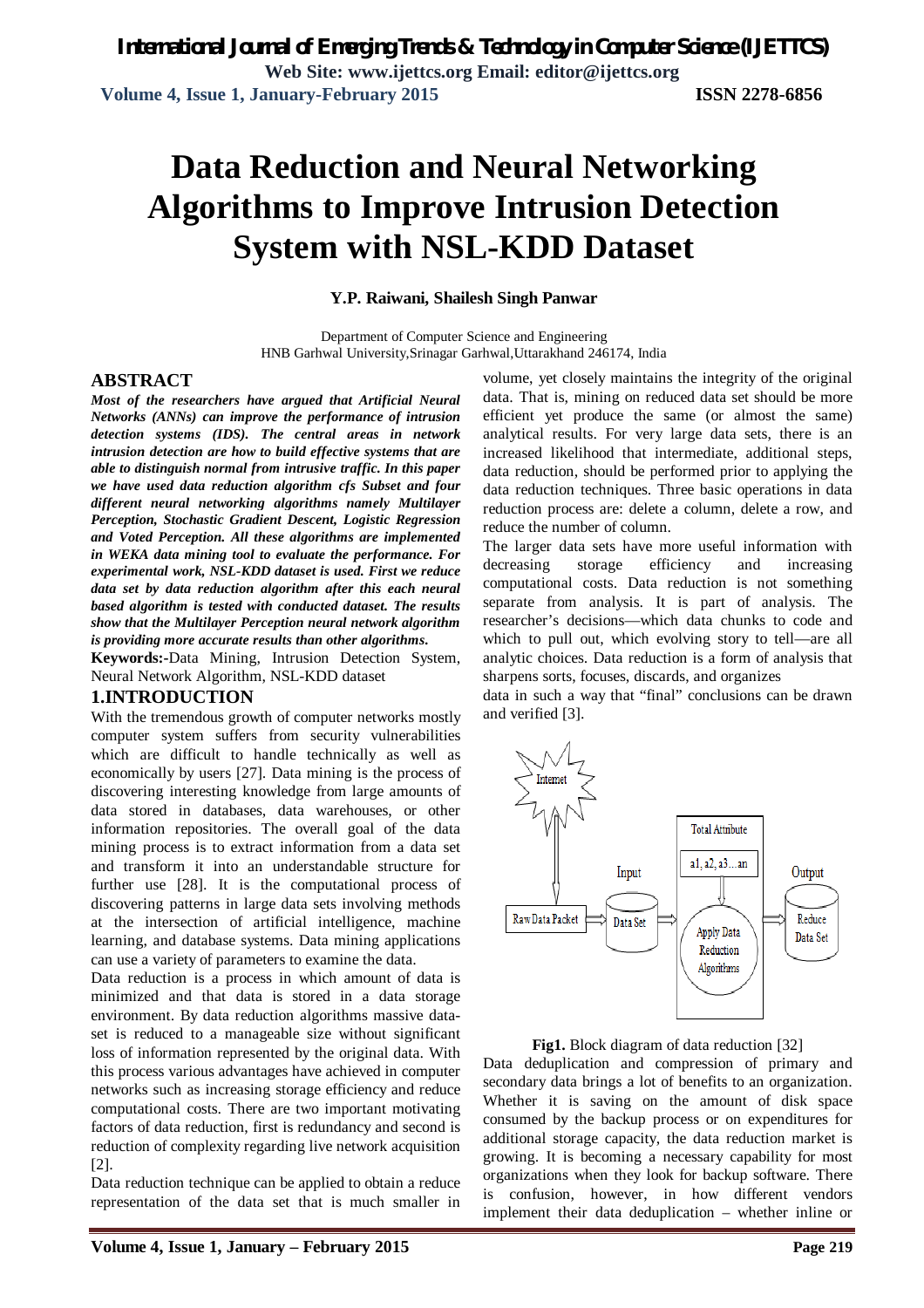# **Volume 4, Issue 1, January-February 2015 ISSN 2278-6856**

post-processing is better, whether data should be compressed in variable length or fixed length blocks, and what the advantages of compressing data from the get-go are [4].

With the development of internet, network security becomes an indispensable factor of computer technology. The concept of Intrusion Detection System (IDS) proposed by Denning (1987) is useful to detect, identify and track the intruders. An intrusion detection system (IDS) is a device or software application that monitors network or system activities for malicious activities or policy violations and produces reports to a management station. The intrusion detection systems are classified as Network based or Host based attacks. The network based attack may be either misuse or anomaly based attacks. The network based attacks are detected from the interconnection of computer systems. The host based attacks are detected only from a single computer system and is easy to prevent the attacks. Data mining can help improve intrusion detection by adding a level of focus to anomaly detection [28]. It helps in to classify the attacks to measure the effectiveness of the system. Classification is the process of finding the hidden pattern in data. With the use of classification technique it is easy to estimate the accuracy of the resulting predictive model, and to visualize erroneous predictions. The goal of

classification is to accurately predict the target class for each case in the data. In Data Mining, neural network plays a vital role. They help in to providing information on associations, classifications, clusters, and forecasting. In our research, various neural network algorithms are used which are helpful in to classify and analyze the attacks in an efficient manner.

### **2. RELATED WORK**

In network huge amount of data should be processed, and the data contains redundant and noisy features causing slow training and testing process, high resource consumption as well as poor detection rate. For this we reduce the data.

Tao et. al. [1] proposed the Manifold learning algorithm Based Network Forensic System. Manifold learning is a recent approach to nonlinear dimensionality reduction. The idea behind manifold learning is that dimensionality of many data sets is only artificially high. Each manifold learning algorithm used a different geometrical property of the underlying manifold. They are also called spectral methods, since the low dimensional embedding task is reduced to solving a sparse Eigen value problem under the unit covariance constraint. However, due to this imposed constraint, the aspect ratio is lost and the global shape of the embedding data can not reflect the underlying manifold. Manifold learning is a popular recent approach to nonlinear dimensionality reduction. For nonlinear dimensionality reduction needs three steps (i) Locally Linear Embedding Algorithm. (ii) Data Processing of the Data Set. (iii) Data Reduction with LLE.

Willetty et al [4] proposed Data Reduction Techniques. They have applied several data reduction technique in available datasets with the goal of comparing how an

increasing level of compression affects the performance of SVM-type classifiers. Several data reduction techniques are applied to three datasets (WDBC, Ionosphere and PHM). The comparison of these techniques was based on how well the data can be classified by an SVM or PSVM (linear and nonlinear versions for each) at decreasing number of components retained. One dataset proved to be hard to classify, even in the case of no dimensionality reduction. Also in this most challenging dataset, performing PCA was considered to some advantages over the other compression techniques. Based on our assessment, data reduction appears a useful tool that can provide a significant reduction in signal processing load with acceptable loss in performance.

Fodo et al [9] proposed a survey of dimension reduction techniques. During the last ten year data collection and storage capabilities have include information overhead in sciences. Increase the number of observations, traditional statistical methods break are down partly. The dimension of the data is that measured on each observation. Highdimensional datasets present many

mathematical challenges as well as some opportunities and rise new theoretical developments. In highdimensional datasets, for understanding the underlying phenomena of interest all measure variables are not important. Some computationally expensive novel methods can construct predictive models with high accuracy from high-dimensional data. Various applications are used to reduce the dimension of original data without loss of any information.

Robert et al [10] proposed Novel Data Reduction Technique. Large-scale networks generate enormous numbers of events that determine which are malicious attacks and which are not. In network analyst's first most severe attack are resolved in order to limit the potential for damage to the network as much as possible. There are many data reduction and event correlation technique for reducing the amount of data needing analysis; these techniques do not provide prioritization capabilities. In this, identifying and resolving the most critical events first. Impact assessment technique identifies the potential impact. Impact assessment improves the efficiency of the analysis process and reduces the amount of data needing to be transmitted over the network.

Furtado et al [11] proposed Analysis of Accuracy of Data Reduction Techniques. Data warehouse is a growing interest in the analysis of data. Data warehouse can frequently take extremely large and typical queries. Obtain the best estimates which have smaller response times and storage need by data reduction techniques. In this paper apply the simple data reduction technique in several data sets to analysis the accuracy. Data cube density and distribution skew are important parameters and large range queries are approximated much more accurately then point or small range queries.

Joshua et al [12] proposed a global geometric framework for nonlinear dimensionality reduction. They have used some classical technique such as principal component analysis (PCA), multidimensional scaling (MDS) to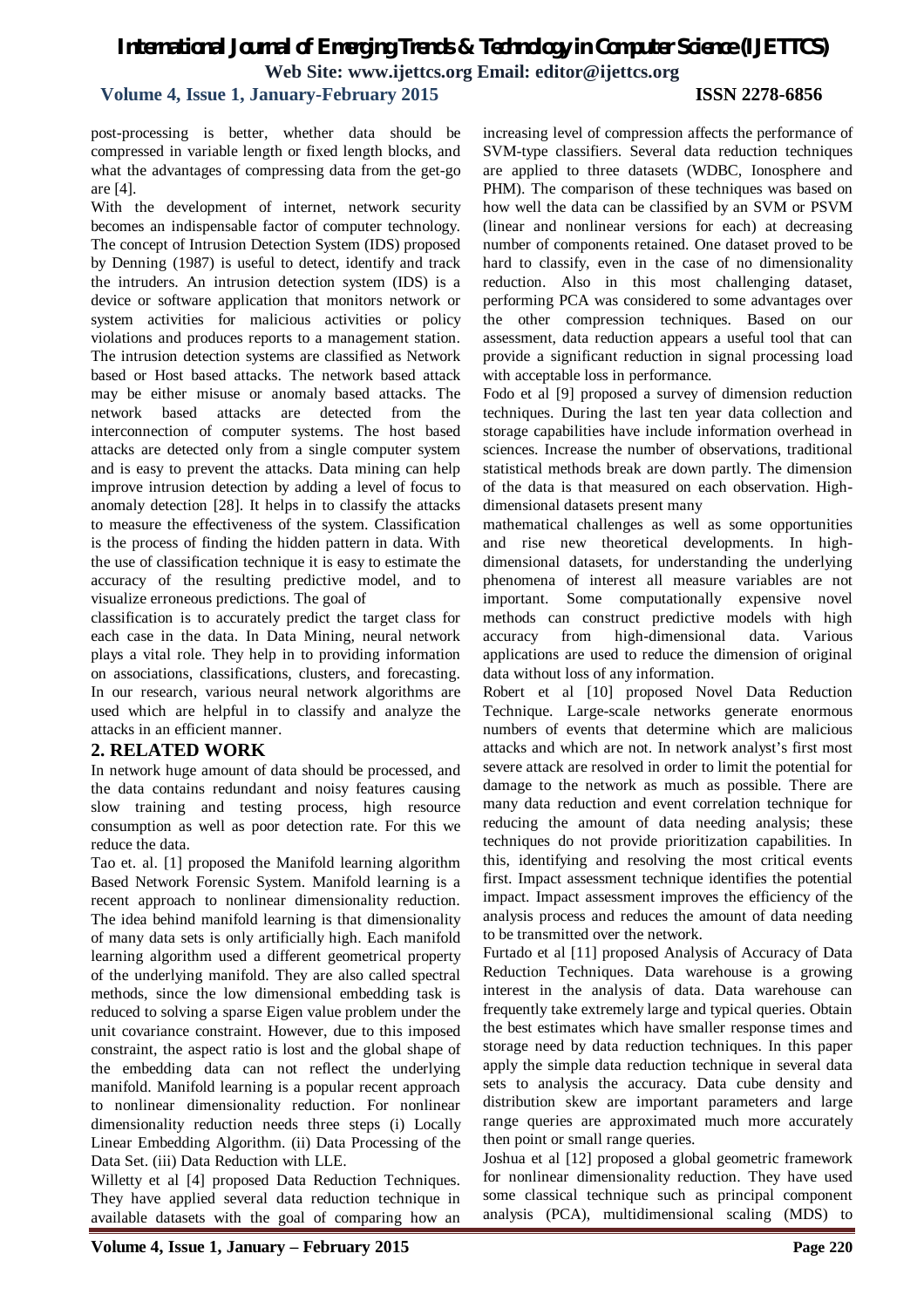# **Volume 4, Issue 1, January-February 2015 ISSN 2278-6856**

solved dimensionality reduction problems that determine local information to learn with the basis of global geometric of a data set. We analysis nonlinear degree of freedom that is lies in complex natural observation. Aim was to use nonlinear dimensionality reduction algorithms to determine a globally optimal solution for vital class of data main fold.

Mahbod et al. [29] has described that researcher has overcome the weakness of signature-based IDSs in detecting novel attacks, and KDD' 99 cup is the mostly widely used data set for the evaluation of these systems. KDD'99 cup faces two main issue which effects the performance of system. Therefore a new data set, NSL-KDD, has been proposed which does not suffer from any mentioned shortcomings. The Intrusion Detection System which uses Radial Base Function Neural network , prioritize the speed and efficiency of the training phase and also limits the false alarm rate and

results shows that the radial Basis Functions Neural Networks provide better detection rate and very low training time.

Rohit et al. [30] have compared the two classification algorithm J48 and Multilayer Perception to analyzed better performance. For this, they test the several dataset with the help of data mining tool WEKA. After comparing both algorithms it found that, Multilayer Perception is better algorithm in most of the cases.

Sneha et al. [31] has explained that how Data mining is useful to detect attacks in Intrusion Detection System. Data mining provides a wide range of techniques to classify and identifies attacks They provides a comparative study on the attack detection rate of these existing classification techniques in data mining.

# **3. ALGORITHMS**

#### **3.1 DATA REDUCTION ALGORITHMS**

Data reduction is the process of minimizing the amount of data that needs to be stored in a data storage environment. Data reduction can increase storage efficiency and reduce costs. We used WEKA tool for data reduction. Here we are using different data reduction technique for reduced KDD 99 data set.

**CfsSubset Attribute Evaluator**: - CFS evaluates the worth of a subset of attributes by considering the individual predictive ability of each feature along with the degree of redundancy between them. Correlation coefficients are used to estimate correlation between subset of attributes and class, as well as inter-correlations between the features. Relevance of a group of features grows with the correlation between features and classes, and decreases with growing inter-correlation. CFS is used to determine the best feature subset and is usually combined with search strategies such as forward selection, backward elimination, bi-directional search, best-first search and genetic search [13].

#### **3.2 Neural Network Algorithm**

**A. Logistic** - Logistic regression or Logistic is a type of regression analysis used for predicting the outcome of a categorical dependent variable based on one or more

predictor variables. That is, it is used in estimating empirical values of the parameters in a qualitative response model. Logistic regression measures the relationship between a categorical dependent variable and one or more independent variables. It can be binomial or multinomial. Binomial or binary logistic regression refers to the instance in which the observed outcome can have only two possible types (for example, "dead" vs. "alive"). Multinomial logistic regression refers to cases where the outcome can have three or more possible types (e.g., "better" vs. "no change" vs. "worse").

**B. Voted Perceptron-** Voted Perceptron neural network is based on perceptron algorithm. The algorithm takes advantage of data that are linearly separately with large margin. This methods is easy to implement and much more efficient in terms of computational time. Voted Perceptron neural network helps in replaces all missing values, and transforms nominal attributes into binary one. It helps in to predicting the outcome in binary one. In voted perceptron, more information can be store during training and then use this elaborate information to generate better prediction on test the data.

**C.Multilayer Perceptron-** A multilayer perceptron (MLP) is a feed forward artificial neural network model that maps sets of input data onto a set of appropriate outputs. An MLP consists of multiple layers of nodes in a directed graph, with each layer fully connected to the next one. Except for the input nodes, each node is a neuron (or processing element) with a nonlinear activation function. MLP utilizes a supervised learning technique called back propagation for training the network. . The multilayer perception consists of three or more layers (an input and an output layer with one or more *hidden layers*) of nonlinearly-activating nodes. The main advantages of this method are that they are easy to use, and that they can approximate any input/output map.





**D.SGD Network-** Stochastic gradient descent is a gradient descent optimization method for minimizing an objective function that is written as a sum of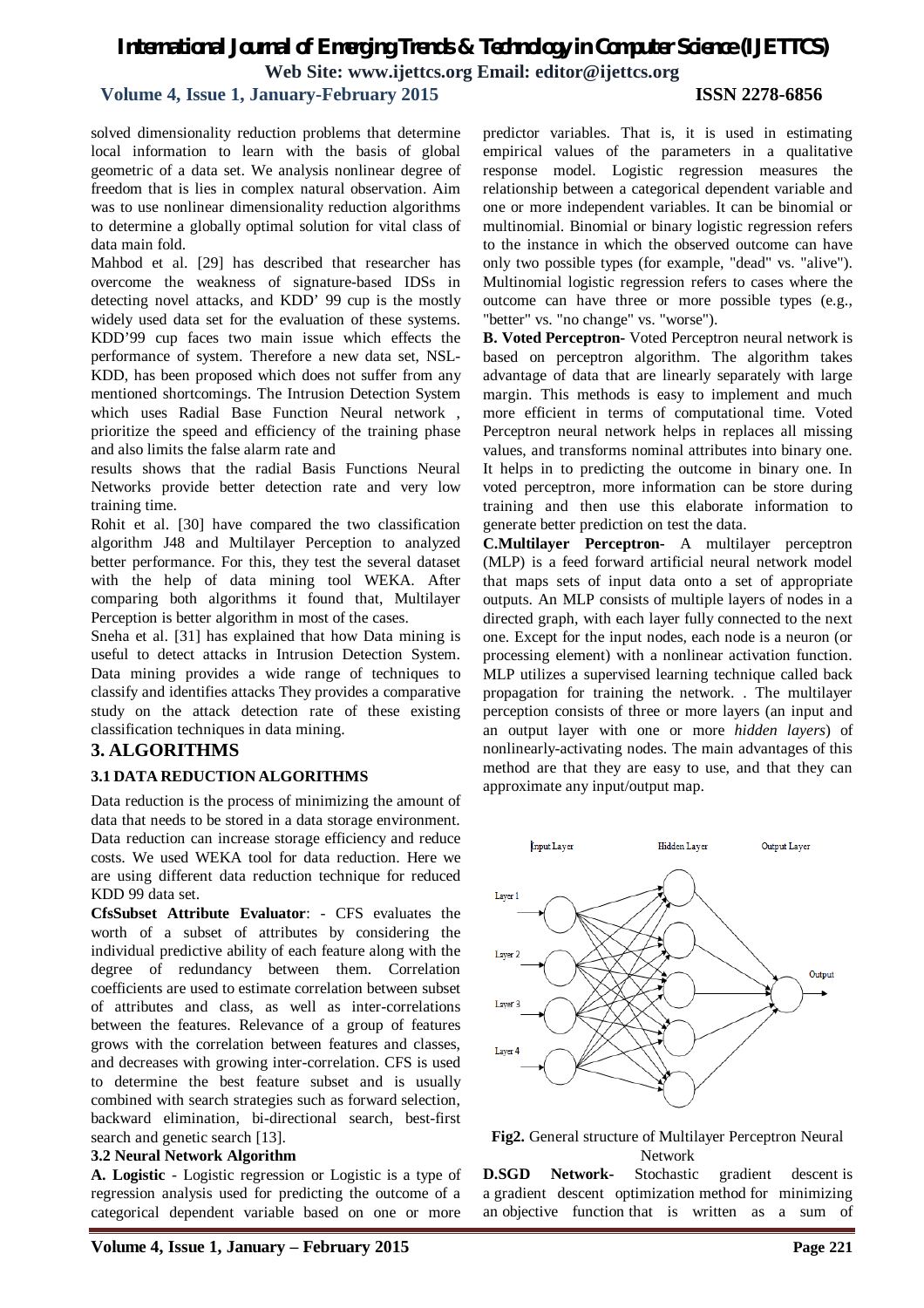# **Volume 4, Issue 1, January-February 2015 ISSN 2278-6856**

differentiable functions. Due to the inherently sequential nature of stochastic gradient descent, the algorithm does not readily benefit from being run in parallel or distributed system environments. It is a common choice among optimization algorithms in machine learning. As such, there are several variants of SGD which aim to address this network.. The algorithm operates without locking (asynchronously) the decision variable. This method is effective when the data set being operated on is sparse (ultimately, this requires infrequent updates to the decision variable).



**Fig3.** General structure of SDG Neural Network **4. PROPOSED FRAMEWORK**

a) **Preprocessing-** Firstly, NSL KDD dataset has been selected for classify purpose. There are 25192 classified instances and 42 attributes in this dataset.

(b) Select Tool- After selecting the dataset, the next step is to load the dataset in proposed WEKA machine learning tool.

(c) **Select Algorithm-** When the dataset has been loaded in the WEKA tool, first we apply the data reduction algorithms and get reduce data set after this next step is to test the dataset to measure the detection rate by selecting particular algorithm at a time in reduce data set.

(d) **Cross Validation-** In this step, the dataset has been tested with the help of selected neural algorithm separately, for classifying the attacks or to measure the accuracy.

(e) **Performance Analysis-** The last step, where the performance of each algorithm is evaluated and compared with respect to each other.



# **Fig4.** Block diagram of proposed technique **5. EXPERIMENTS AND RESULTS**

To evaluate the performance of our approach, a series of experiments were conducted. These experiments by implementing proposed intrusion detection system in machine learning tool.

**Table1.** Building blocks of IDS system

| <b>TYPE</b> | NAME             | <b>SOURCE</b>       |
|-------------|------------------|---------------------|
| Tool        | WEKA             | www.cs.waikato.ac   |
| Dataset     | <b>NSL KDD</b>   | <b>UCI 99</b>       |
| Algorithm   | Logistic,        | Data mining Neural  |
|             | MPNN, SGD, Voted | ClassifierAlgorithm |
|             | Perceptron       |                     |
| Result      | Microsoft Office | Microsoft Office    |
|             | Excel            |                     |

a) **WEKA TOOL-** We have used WEKA toolkit to analyze the dataset with data mining algorithm. WEKA is open source

Application formally called Waikato Environment for Knowledge Learning is a computer program that was developed at the University of Waikato in New Zealand for the purpose of identifying information from raw data gathered from agricultural domains. It supports many different standard data mining tasks such as data preprocessing, classification, clustering, regression, visualization and feature selection. The basic premise of the application is to utilize a computer application that can be trained to perform machine learning capabilities and derive useful information in the form of trends and patterns. WEKA operates on the predication that the user data is available as a flat file or relation, this means that each data object is described by a fixed number of attributes that usually are of a specific type, normal alpha-numeric or numeric values. The WEKA application allows novice users a tool to identify hidden information from database and file systems with simple to use options and visual interfaces.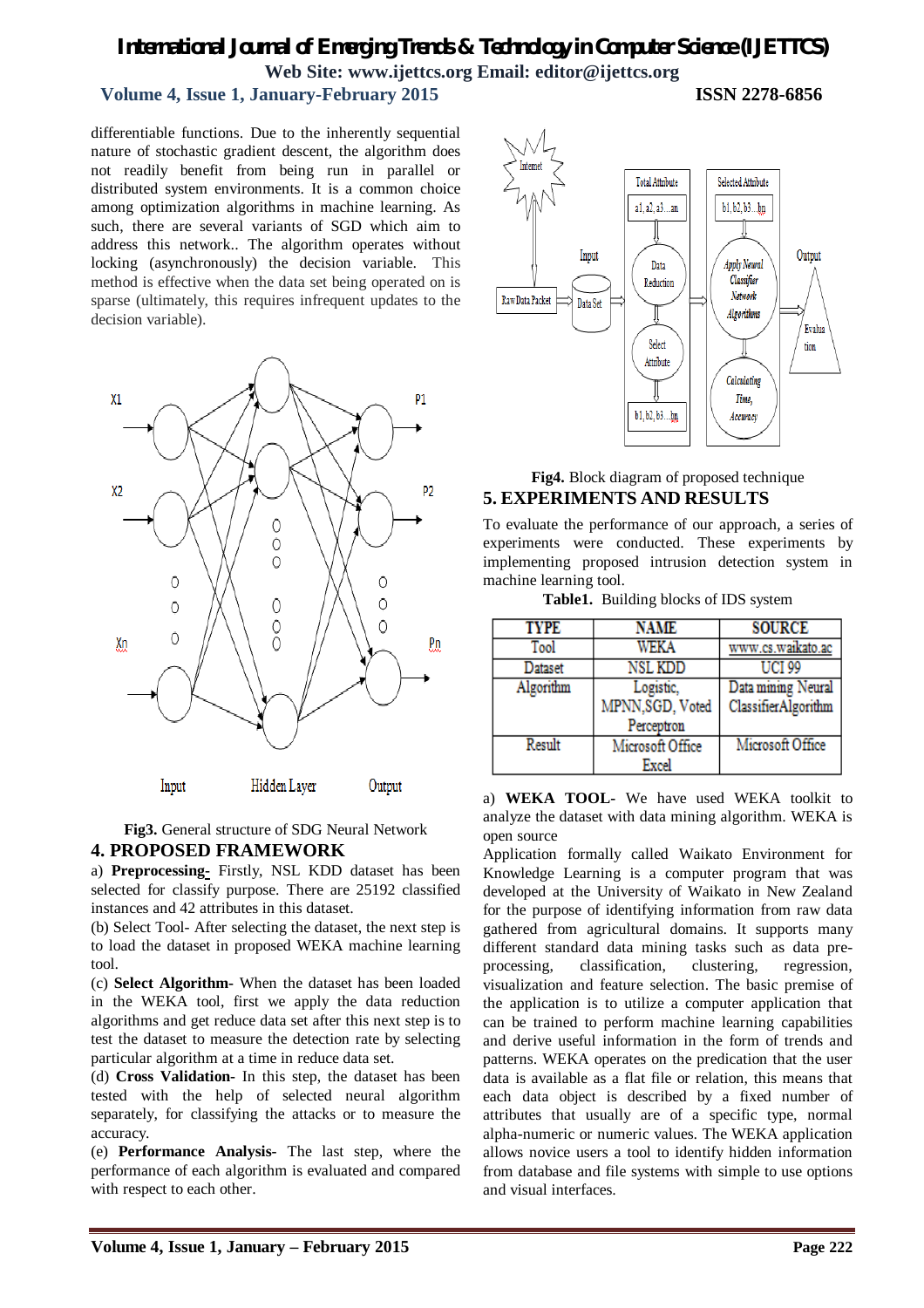# *International Journal of Emerging Trends & Technology in Computer Science (IJETTCS)* **Web Site: www.ijettcs.org Email: editor@ijettcs.org Volume 4, Issue 1, January-February 2015 ISSN 2278-6856**

(b) **NSL KDD Dataset-** NSL-KDD is a data set used to solve some of the inherent problems of the KDD'99 data set. The new version of the KDD data set still suffers from some of the problems and may not be a perfect representative of existing real networks, because of the lack of public data sets for network-based IDSs, we believe it still can be applied as an effective benchmark data set to help researchers compare different intrusion detection methods. In NSL-KDD dataset there is no duplicate records in the proposed test sets; therefore, the performance of the learners are not biased by the methods which have better detection rates on the frequent records. This dataset contains number of attributes, which are supportive for measure the attacks.

(c) **Algorithm-** In data mining, neural network classifier algorithm are used to classify the data in well organized form. The selected dataset is test with data mining algorithms. There are four types of data mining algorithm namely as Multilayer Perception, Radial Base Function, Logistic and Voted Perception are used to evaluate the performance. All these algorithms individually tested on a dataset.

(d) **Results-** The performance of each tested algorithm on a selected dataset is graphically exposed with the help of Microsoft Office Excel. It makes easy to understand performance of each classifier on a conducted dataset.

# **6. PERFORMANEC AND EVALUATION**

Here first step we apply preprocessing in weka for NSL KDD data set after this apply data reduction algorithm (cfs Subset) in weka tool and get reduced data set with 6 attributes which is shown in table2. In next step applying cross validation on all four neural network algorithms, the performance of each algorithm on a conducted dataset is evaluated and the following results are obtained with accuracy, time, Kappa Statistic, MAE, RMES, RAE and RRS.

**Table2.** Attributes after applying data reduction

| Algorithms                                |       |       |                                                                 |            |             |                                  |             |                  |  |  |
|-------------------------------------------|-------|-------|-----------------------------------------------------------------|------------|-------------|----------------------------------|-------------|------------------|--|--|
|                                           |       |       | No. of<br>Volume<br><b>Selected</b><br><b>Attributes</b><br>(Mb |            |             | Unpotential<br><b>Attributes</b> |             |                  |  |  |
| <b>KDD FULL</b><br><b>DATASET</b>         |       | 20.4  |                                                                 | 42         |             |                                  | 0           |                  |  |  |
| <b>Cfs Subset</b><br>Eval                 |       |       | 10.8                                                            | 6          |             |                                  | 36          |                  |  |  |
| <b>Table3.</b> Performance Measure Result |       |       |                                                                 |            |             |                                  |             |                  |  |  |
| <b>ALGORITHM</b>                          | CCI   | ICI   | <b>KAPPA</b><br><b>STATISTIC</b>                                | <b>MAE</b> | <b>RMSE</b> | RAE                              | <b>RRSE</b> | Time<br>Taken(s) |  |  |
| Logistic                                  | 97.1  | 2.89  | 0.94                                                            | 0.03       | 0.15        | X                                | 48.28       | 44.25            |  |  |
| Multilayer<br>Perceptron                  | 98.27 | 1.73  | 0.98                                                            | 0.02       | 0.11        | 3.34                             | 29.37       | 66.45            |  |  |
| SGD                                       | 97.55 | 2.45  | 0.95                                                            | 0.02       | 0.15        | 4.91                             | 31.36       | 71.61            |  |  |
| Voted<br>Perceptron                       | 88.19 | 11.88 | 0.76                                                            | 0.09       | 0.26        | 10.78                            | 68.87       | 104.98           |  |  |

From a table 3, the graphical representation of evaluated parameter resulted by individually tested neural network algorithm is shown above.



**FIG5.** ACCURACY OF ALGORITHM

Fig 5 describes the correctly classified instances and the incorrectly classified instances of each algorithm. After classification of NSL KDD test dataset it is clearly shown that the Multilayer Perceptron algorithm shows the higher detection accuracy among all other algorithms.

Kappa is a chance-corrected measure of agreement between the classifications and the true classes. It's calculated by taking the agreement expected by chance away from the observed agreement and dividing by the maximum possible agreement. A value greater than 0 means that classifier is doing better than chance. After cross validation, Fig 6 clearly shows that the Multilayer Perception algorithm performs more classifier accurate result than among other neural algorithms. Classifier accuracy of Multilayer Perceptron neural algorithm is 98% which is superior as compared to others.



**FIG6.** KAPPA STATISTIC

The Mean Absolute Error measures the average magnitude of the errors. Fig 7 indicates that Voted Perceptron neural network have highest mean absolute error rate. Like Mean Absolute Error, the Root Mean Squared Error is a quadratic scoring rule which measures the average magnitude of the error but in this case corresponding observed values are each squared and then averaged over the sample. From a fig 7, it is clear that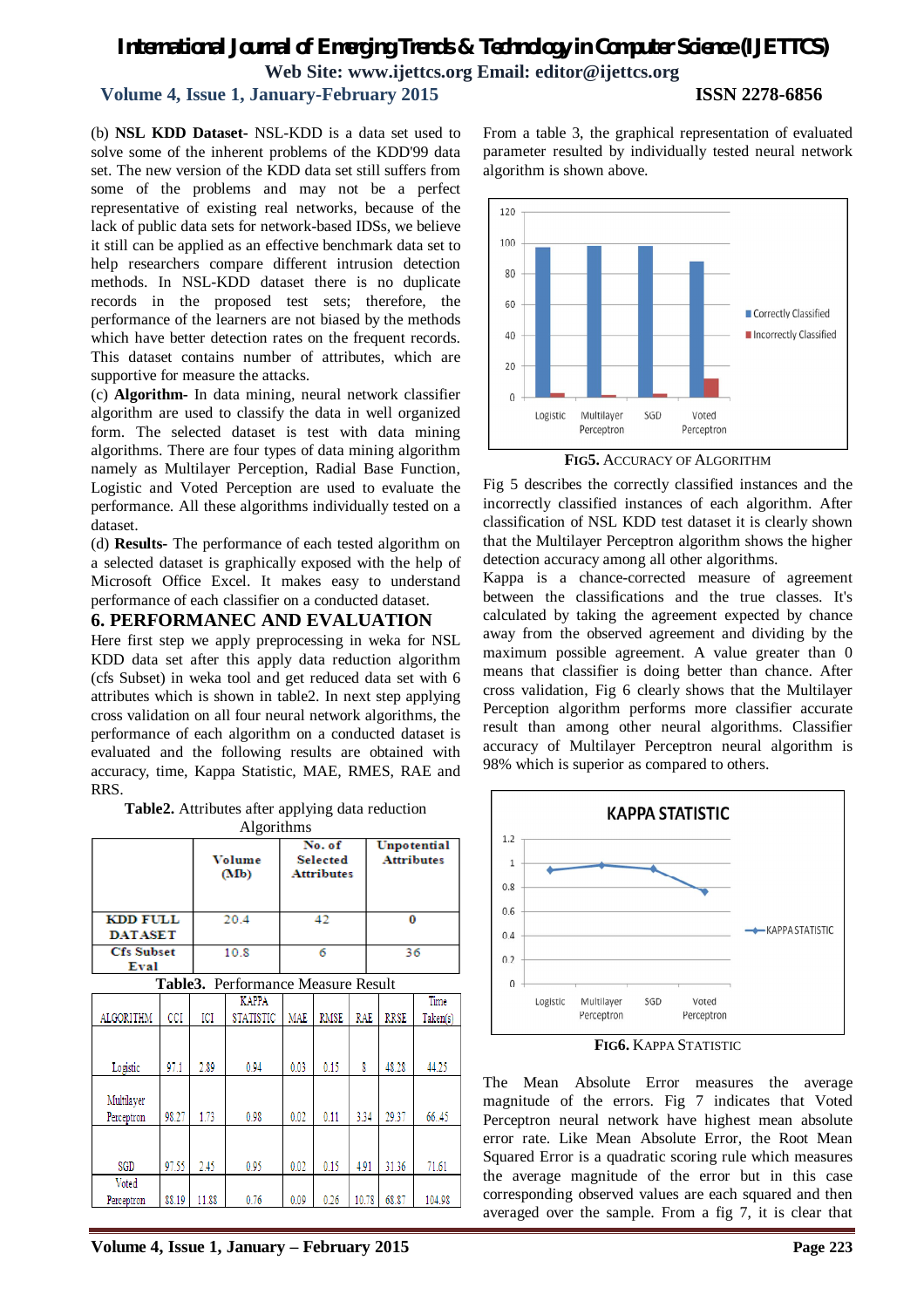# **Volume 4, Issue 1, January-February 2015 ISSN 2278-6856**

Voted Perceptron neural has the highest Root Mean Squared Error rate as compare to other networks.







#### **Fig8.** RAE v/s RRSE

The relative absolute error is very similar to the relative squared error in the sense that it is also relative to a simple predictor, which is just the average of the actual values. Fig 8 clearly exposed that Multilayer Perceptron neural algorithm has the lowest relative absolute error rate. The Root-mean-square error (RMSE) is used to measure the difference between observed and the predicted value. After doing cross validation, we assume that that Multilayer Perceptron neural algorithm evaluated the lowest root relative squared error rate.The fig 9 shows the average computational time taken by neural algorithm to test a model on training data. After classifying all neural algorithm or cross validation it is clearly shown that the Voted Perceptron neural network has taken more time to build a model on training data than the rest of among the neural network algorithms.



**Volume 4, Issue 1, January – February 2015 Page 224**

# **7. CONCLUSION AND FUTURE WORK**

This study is approached to discover the best classification for the application machine learning to intrusion detection. For this, we have presented different neural based data mining classifier algorithms to classify attacks in an efficient manner. After doing experimental work, it is clear that Multilayer Perceptron feed forward neural network has highest classification accuracy and lowest error rate as compared to other neural classifier algorithm network. To enhance the results the feature reduction techniques is applied. The neural algorithms are applied to NSL KDD dataset by reducing its attributes and implemented using WEKA machine learning tool. We showed that machine learning is an effective methodology which can be used in the field of intrusion detection. In future, we will propose a new algorithm which will integrate Multilayer Perception Network with fuzzy inference rules to improve the performance.

### **REFERENCES**

- **[1]** P. Tao, C. Xiaosu, L. Huiyu and C. Kai, 2010,"'Data Reduction for Network Forensics Using Manifold Learning", Sch. of Computer Sci. & Technol., Huazhong Univ. of Sci. & Technology. Wuhan, China, pp. 1-5.
- [2] M. Rouse, "Data Reduction", Last Updated on August 10, [Available Online]http:// searchdatabackup.techtarget.com/definition/datareduction.
- [3] E. Namey, G. guest, L. Thairu, L. Johnson, 2007,"Data Reduction Techniques for Large Qualitative Data Sets", pp137-162 [Available Online] http://www.stanford.edu/~thairu/07\_184. Guest.1sts .pdf.
- [4] R. Georgescu, C. R. Berger, P. Willett, M. Azam\_, and S. Ghoshal,, 2010 "Comparison of Data Reduction Techniques Based on the Performance of SVM-type Classifiers". Dept. of Electr. and Comp. Engineering, University of Connecticut, Storrs, CT 06269, Qualtech Systems Inc., Wetherseld, USA, 2010.
- [5] A. Ghodsi, 2006, "Dimensionality Reduction", Technical Report, 2006-14, Department of Statistics and Actuarial Science, University of Waterloo, pp. 5- 6.
- [6] Ricardo Gutierrez, "Dimensionality reduction", Lecture Notes on Intelligent Sensor Systems, Wright State University [Available Online] http: //research. cs. tamu.edu/prism/lectures/is s/ iss\_ l10.pdf .
- [7] Cluster Analysis, [Available Online], http://en.wikipedia.org/wiki/Cluster\_analysis.
- [8] DataPreprocessing, [Available Online],www.cs.uiuc. edu/homes/hanj/cs412/bk3/03 Preprocessing.ppt .
- [9] J. B. Tenenbaum, V. d. Silva, and J. C. Langford, 2000,"A Global Geometric Framework for Nonlinear Dimensionality Reduction" Science, 290(5500).
- [10]Asha Gowda Karegowda, A. S. Manjunath & M.A.Jayaram, 2010"Comparative Study of Attribute Selection Using Ratio and Correlation Based Feature